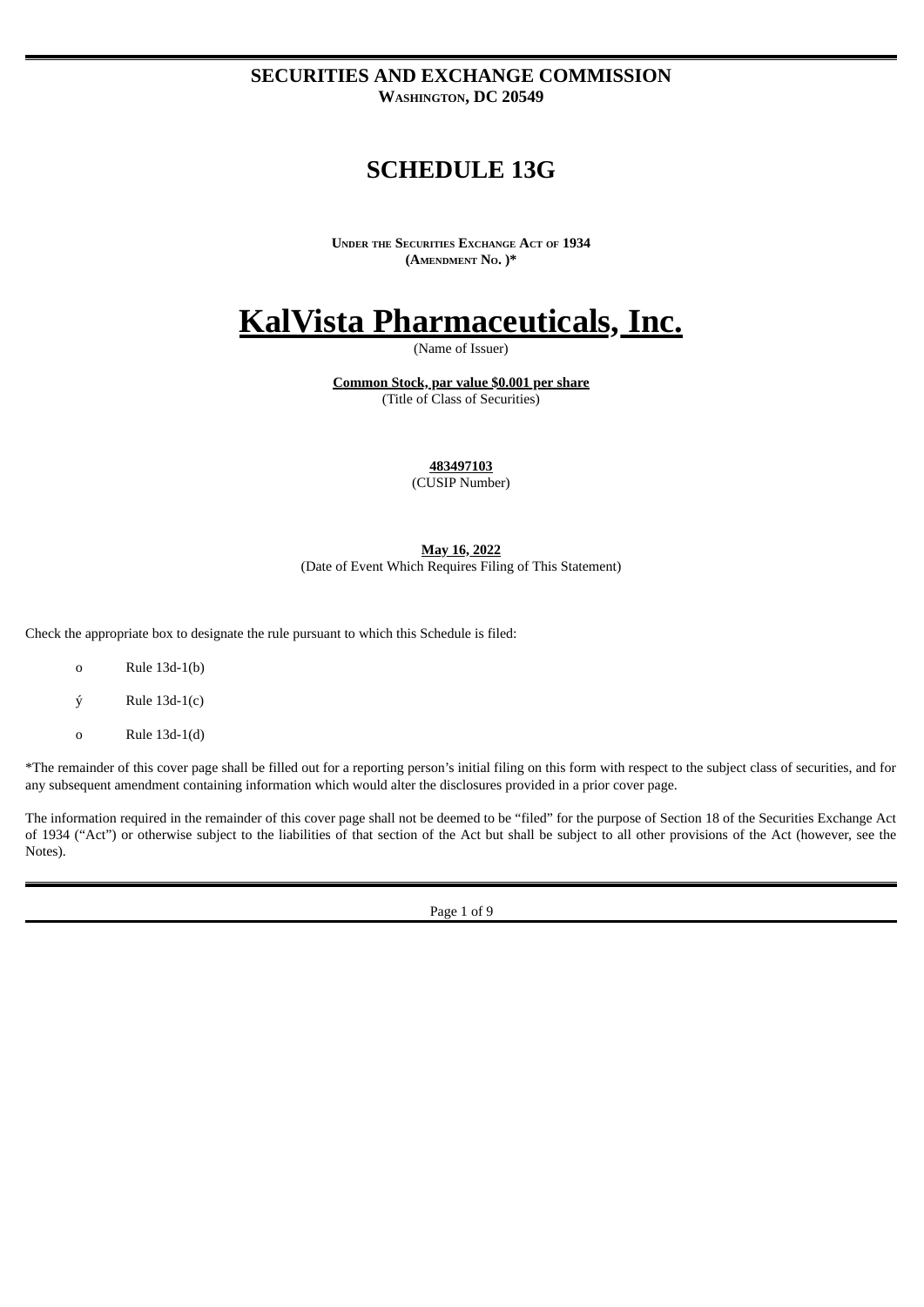| <b>CUSIP No. 483497103</b> |                                                                                                  |   |                                            | 13G                             | Page 2 of 8 Pages     |  |  |  |
|----------------------------|--------------------------------------------------------------------------------------------------|---|--------------------------------------------|---------------------------------|-----------------------|--|--|--|
| $\mathbf{1}$               | <b>NAMES OF REPORTING PERSONS</b><br>I.R.S. IDENTIFICATION NOS. OF ABOVE PERSONS (ENTITIES ONLY) |   |                                            |                                 |                       |  |  |  |
|                            | TANG CAPITAL PARTNERS, LP                                                                        |   |                                            |                                 |                       |  |  |  |
| $\overline{2}$             | CHECK THE APPROPRIATE BOX IF A MEMBER OF A GROUP*                                                |   |                                            |                                 | (a) $\Box$<br>$(b)$ ý |  |  |  |
| 3                          | <b>SEC USE ONLY</b>                                                                              |   |                                            |                                 |                       |  |  |  |
| $\boldsymbol{4}$           | CITIZENSHIP OR PLACE OF ORGANIZATION                                                             |   |                                            |                                 |                       |  |  |  |
|                            | <b>DELAWARE</b>                                                                                  |   |                                            |                                 |                       |  |  |  |
|                            |                                                                                                  | 5 | <b>SOLE VOTING POWER</b>                   |                                 |                       |  |  |  |
|                            | <b>NUMBER OF</b>                                                                                 |   |                                            |                                 |                       |  |  |  |
|                            | <b>SHARES</b><br><b>BENEFICIALLY</b>                                                             | 6 | <b>SHARED VOTING POWER</b>                 |                                 |                       |  |  |  |
|                            | <b>OWNED BY</b><br><b>EACH REPORTING</b>                                                         |   | 1,400,000<br><b>SOLE DISPOSITIVE POWER</b> |                                 |                       |  |  |  |
|                            | PERSON WITH                                                                                      | 7 |                                            |                                 |                       |  |  |  |
| 8                          |                                                                                                  |   |                                            | <b>SHARED DISPOSITIVE POWER</b> |                       |  |  |  |
|                            |                                                                                                  |   | 1,400,000                                  |                                 |                       |  |  |  |
| 9                          | AGGREGATE AMOUNT BENEFICIALLY OWNED BY EACH REPORTING PERSON                                     |   |                                            |                                 |                       |  |  |  |
|                            | 1,400,000                                                                                        |   |                                            |                                 |                       |  |  |  |
| 10                         | CHECK BOX IF THE AGGREGATE AMOUNT IN ROW (9) EXCLUDES CERTAIN SHARES                             |   |                                            |                                 |                       |  |  |  |
|                            |                                                                                                  |   |                                            |                                 |                       |  |  |  |
| 11                         | PERCENT OF CLASS REPRESENTED BY AMOUNT IN ROW 9                                                  |   |                                            |                                 |                       |  |  |  |
|                            | 5.7%                                                                                             |   |                                            |                                 |                       |  |  |  |
| 12                         | TYPE OF REPORTING PERSON                                                                         |   |                                            |                                 |                       |  |  |  |
|                            | PN                                                                                               |   |                                            |                                 |                       |  |  |  |
|                            |                                                                                                  |   |                                            |                                 |                       |  |  |  |

Page 2 of 9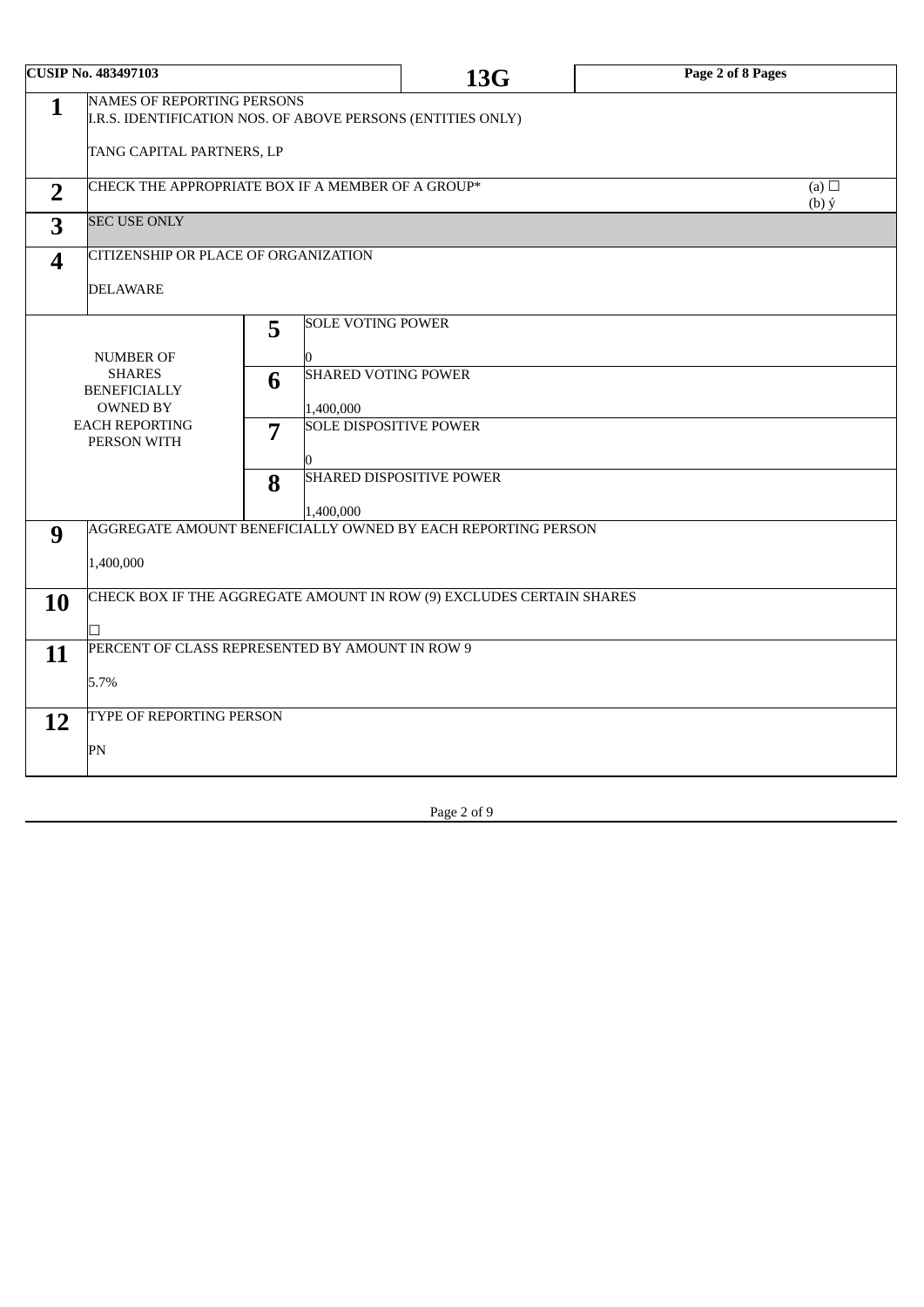| <b>CUSIP No. 483497103</b>                                                                                       |                                                                      |                |                               | 13G                             | Page 3 of 8 Pages     |  |  |  |
|------------------------------------------------------------------------------------------------------------------|----------------------------------------------------------------------|----------------|-------------------------------|---------------------------------|-----------------------|--|--|--|
| <b>NAMES OF REPORTING PERSONS</b><br>$\mathbf{1}$<br>I.R.S. IDENTIFICATION NOS. OF ABOVE PERSONS (ENTITIES ONLY) |                                                                      |                |                               |                                 |                       |  |  |  |
|                                                                                                                  | TANG CAPITAL MANAGEMENT, LLC                                         |                |                               |                                 |                       |  |  |  |
| $\overline{2}$                                                                                                   | CHECK THE APPROPRIATE BOX IF A MEMBER OF A GROUP*                    |                |                               |                                 | (a) $\Box$<br>$(b)$ ý |  |  |  |
| 3                                                                                                                | <b>SEC USE ONLY</b>                                                  |                |                               |                                 |                       |  |  |  |
| $\boldsymbol{4}$                                                                                                 | CITIZENSHIP OR PLACE OF ORGANIZATION                                 |                |                               |                                 |                       |  |  |  |
|                                                                                                                  | <b>DELAWARE</b>                                                      |                |                               |                                 |                       |  |  |  |
|                                                                                                                  |                                                                      | 5              | <b>SOLE VOTING POWER</b>      |                                 |                       |  |  |  |
|                                                                                                                  | <b>NUMBER OF</b>                                                     |                |                               |                                 |                       |  |  |  |
|                                                                                                                  | <b>SHARES</b><br><b>BENEFICIALLY</b>                                 | 6              | <b>SHARED VOTING POWER</b>    |                                 |                       |  |  |  |
|                                                                                                                  | <b>OWNED BY</b>                                                      |                | 1,400,000                     |                                 |                       |  |  |  |
|                                                                                                                  | <b>EACH REPORTING</b><br>PERSON WITH                                 | $\overline{7}$ | <b>SOLE DISPOSITIVE POWER</b> |                                 |                       |  |  |  |
|                                                                                                                  |                                                                      |                |                               |                                 |                       |  |  |  |
| 8                                                                                                                |                                                                      |                |                               | <b>SHARED DISPOSITIVE POWER</b> |                       |  |  |  |
|                                                                                                                  |                                                                      |                | 1,400,000                     |                                 |                       |  |  |  |
| 9                                                                                                                | AGGREGATE AMOUNT BENEFICIALLY OWNED BY EACH REPORTING PERSON         |                |                               |                                 |                       |  |  |  |
|                                                                                                                  | 1,400,000                                                            |                |                               |                                 |                       |  |  |  |
| 10                                                                                                               | CHECK BOX IF THE AGGREGATE AMOUNT IN ROW (9) EXCLUDES CERTAIN SHARES |                |                               |                                 |                       |  |  |  |
|                                                                                                                  |                                                                      |                |                               |                                 |                       |  |  |  |
| 11                                                                                                               | PERCENT OF CLASS REPRESENTED BY AMOUNT IN ROW 9                      |                |                               |                                 |                       |  |  |  |
|                                                                                                                  | 5.7%                                                                 |                |                               |                                 |                       |  |  |  |
| 12                                                                                                               | TYPE OF REPORTING PERSON                                             |                |                               |                                 |                       |  |  |  |
|                                                                                                                  | OO                                                                   |                |                               |                                 |                       |  |  |  |
|                                                                                                                  |                                                                      |                |                               |                                 |                       |  |  |  |

Page 3 of 9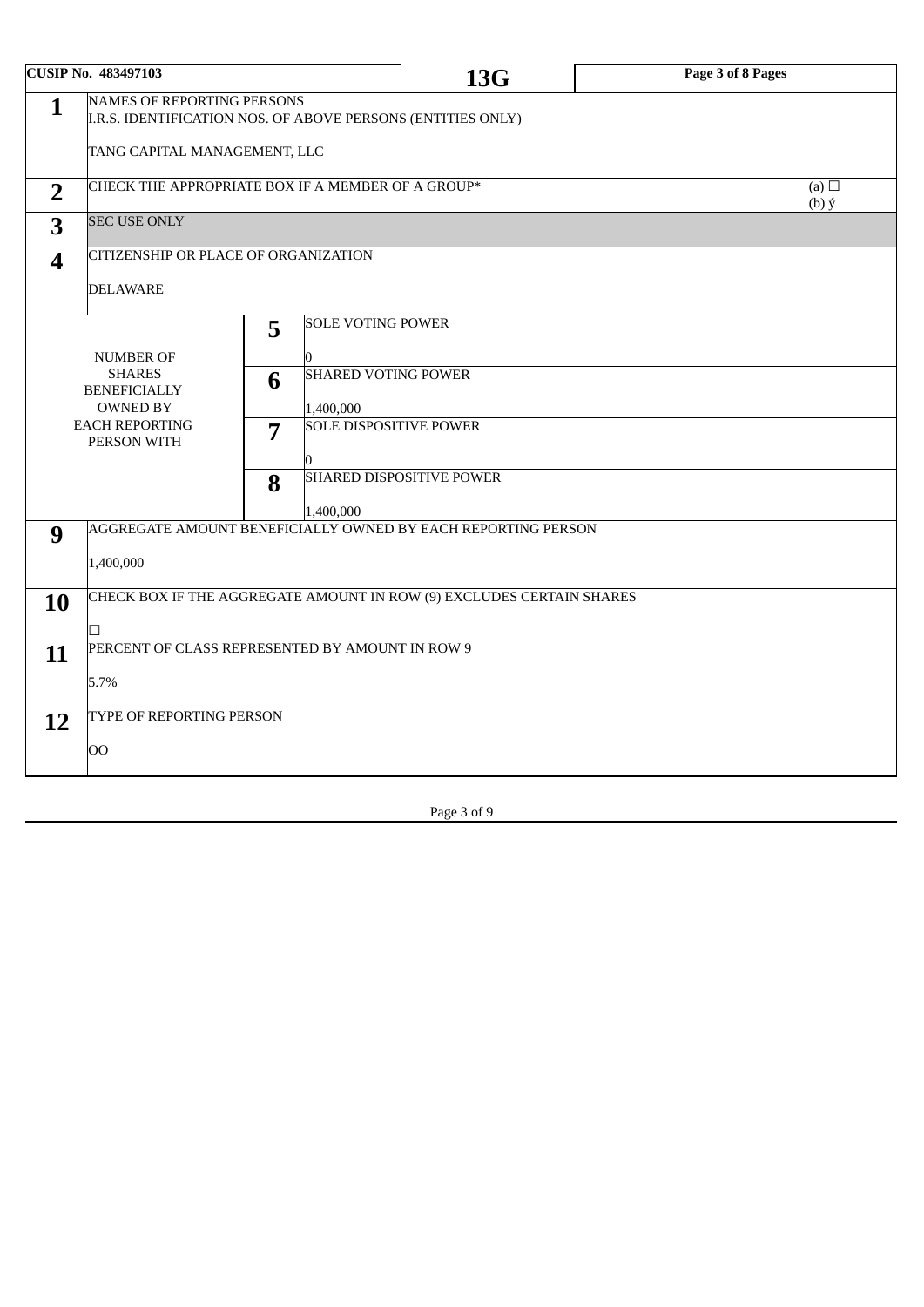| <b>CUSIP No. 483497103</b> |                                                                                                                       |   |                               | 13G | Page 4 of 8 Pages |  |  |
|----------------------------|-----------------------------------------------------------------------------------------------------------------------|---|-------------------------------|-----|-------------------|--|--|
| $\mathbf{1}$               | <b>NAMES OF REPORTING PERSONS</b><br>I.R.S. IDENTIFICATION NOS. OF ABOVE PERSONS (ENTITIES ONLY)<br><b>KEVIN TANG</b> |   |                               |     |                   |  |  |
|                            | CHECK THE APPROPRIATE BOX IF A MEMBER OF A GROUP*<br>(a) $\Box$                                                       |   |                               |     |                   |  |  |
| $\overline{2}$             |                                                                                                                       |   |                               |     | $(b)$ ý           |  |  |
| 3                          | <b>SEC USE ONLY</b>                                                                                                   |   |                               |     |                   |  |  |
| $\boldsymbol{4}$           | CITIZENSHIP OR PLACE OF ORGANIZATION                                                                                  |   |                               |     |                   |  |  |
|                            | UNITED STATES                                                                                                         |   |                               |     |                   |  |  |
|                            |                                                                                                                       | 5 | <b>SOLE VOTING POWER</b>      |     |                   |  |  |
|                            | <b>NUMBER OF</b>                                                                                                      |   |                               |     |                   |  |  |
|                            | <b>SHARES</b>                                                                                                         | 6 | <b>SHARED VOTING POWER</b>    |     |                   |  |  |
|                            | <b>BENEFICIALLY</b><br><b>OWNED BY</b>                                                                                |   | 1,400,000                     |     |                   |  |  |
|                            | <b>EACH REPORTING</b>                                                                                                 | 7 | <b>SOLE DISPOSITIVE POWER</b> |     |                   |  |  |
|                            | PERSON WITH                                                                                                           |   |                               |     |                   |  |  |
|                            |                                                                                                                       | 8 | SHARED DISPOSITIVE POWER      |     |                   |  |  |
|                            |                                                                                                                       |   |                               |     |                   |  |  |
| 9                          | 1,400,000<br>AGGREGATE AMOUNT BENEFICIALLY OWNED BY EACH REPORTING PERSON                                             |   |                               |     |                   |  |  |
|                            |                                                                                                                       |   |                               |     |                   |  |  |
|                            | 1,400,000                                                                                                             |   |                               |     |                   |  |  |
| 10                         | CHECK BOX IF THE AGGREGATE AMOUNT IN ROW (9) EXCLUDES CERTAIN SHARES                                                  |   |                               |     |                   |  |  |
|                            | П                                                                                                                     |   |                               |     |                   |  |  |
| 11                         | PERCENT OF CLASS REPRESENTED BY AMOUNT IN ROW 9                                                                       |   |                               |     |                   |  |  |
|                            | 5.7%                                                                                                                  |   |                               |     |                   |  |  |
|                            |                                                                                                                       |   |                               |     |                   |  |  |
| 12                         | TYPE OF REPORTING PERSON                                                                                              |   |                               |     |                   |  |  |
|                            | IN                                                                                                                    |   |                               |     |                   |  |  |
|                            |                                                                                                                       |   |                               |     |                   |  |  |

Page 4 of 9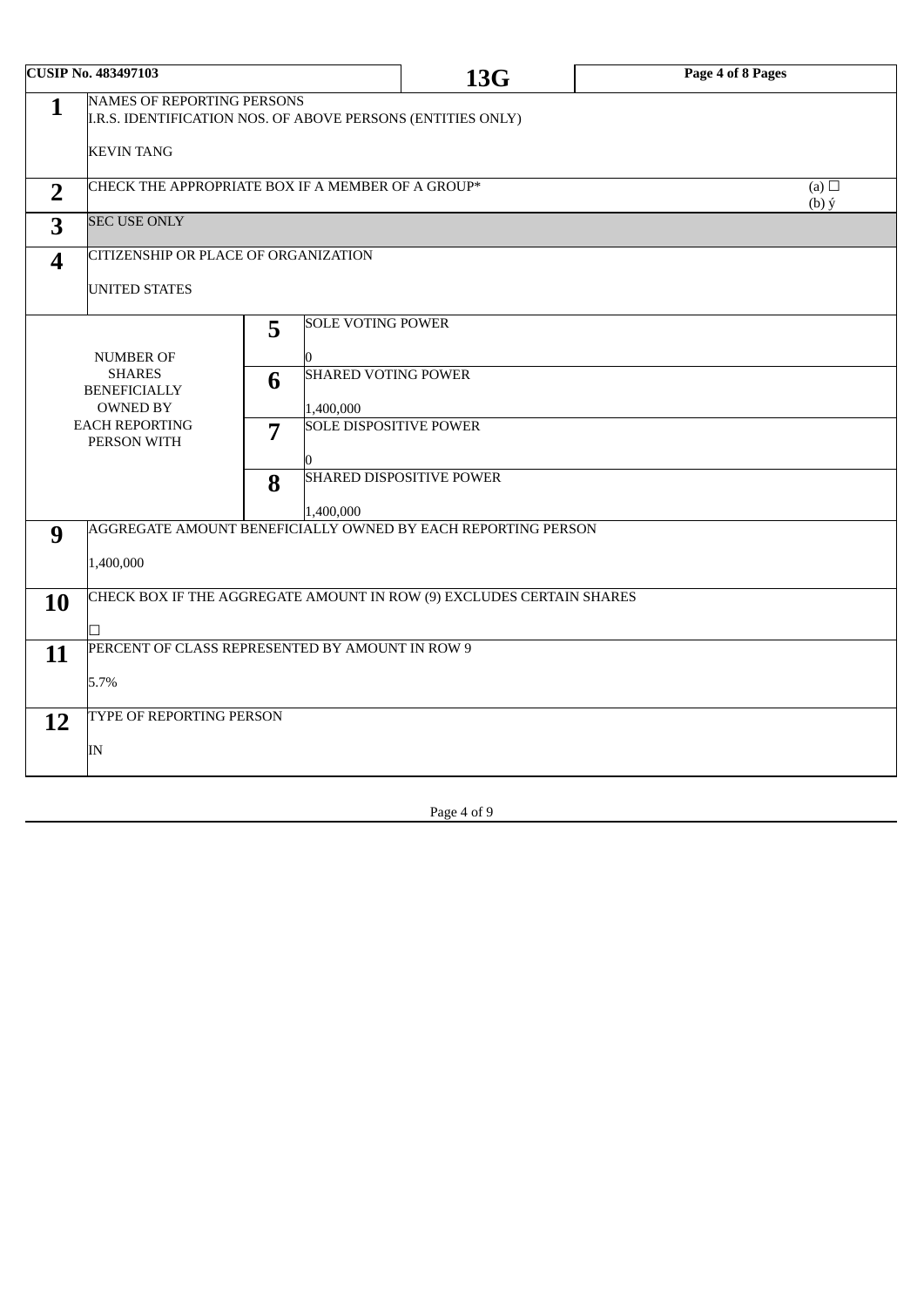| Item $1(a)$ . |            | Name of Issuer:                                                                                                                                                                                                                                                                          |  |  |  |  |  |  |
|---------------|------------|------------------------------------------------------------------------------------------------------------------------------------------------------------------------------------------------------------------------------------------------------------------------------------------|--|--|--|--|--|--|
|               |            | KalVista Pharmaceuticals, Inc., a Delaware corporation (the "Issuer")                                                                                                                                                                                                                    |  |  |  |  |  |  |
| Item $1(b)$ . |            | Address of Issuer's Principal Executive Offices:                                                                                                                                                                                                                                         |  |  |  |  |  |  |
|               |            | 55 Cambridge Parkway, Suite 901E, Cambridge, MA 02142                                                                                                                                                                                                                                    |  |  |  |  |  |  |
| Item $2(a)$ . |            | Name of Person Filing:                                                                                                                                                                                                                                                                   |  |  |  |  |  |  |
|               |            | This Statement on Schedule 13G (this "Statement") is filed by Tang Capital Partners, LP ("Tang Capital Partners"); Tang Capital<br>Management, LLC, the general partner of Tang Capital Partners ("Tang Capital Management"); and Kevin Tang, the manager of Tang<br>Capital Management. |  |  |  |  |  |  |
| Item $2(b)$ . |            | Address of Principal Business Office or, if none, Residence:                                                                                                                                                                                                                             |  |  |  |  |  |  |
|               |            | 4747 Executive Drive, Suite 210, San Diego, CA 92121                                                                                                                                                                                                                                     |  |  |  |  |  |  |
| Item $2(c)$ . |            | Citizenship:                                                                                                                                                                                                                                                                             |  |  |  |  |  |  |
|               |            | Tang Capital Partners is a Delaware limited partnership. Tang Capital Management is a Delaware limited liability company. Mr. Tang is a<br>United States citizen.                                                                                                                        |  |  |  |  |  |  |
| Item $2(d)$ . |            | Title of Class of Securities:                                                                                                                                                                                                                                                            |  |  |  |  |  |  |
|               |            | Common Stock, par value \$0.001 per share (the "Common Stock")                                                                                                                                                                                                                           |  |  |  |  |  |  |
| Item $2(e)$ . |            | CUSIP Number: 483497103                                                                                                                                                                                                                                                                  |  |  |  |  |  |  |
| Item 3.       |            | Not applicable.                                                                                                                                                                                                                                                                          |  |  |  |  |  |  |
| Item 4.       | Ownership. |                                                                                                                                                                                                                                                                                          |  |  |  |  |  |  |
|               | (a)        | <b>Amount Beneficially Owned:</b>                                                                                                                                                                                                                                                        |  |  |  |  |  |  |
|               |            | Tang Capital Partners. Tang Capital Partners beneficially owns 1,400,000 shares of the Issuer's Common Stock.                                                                                                                                                                            |  |  |  |  |  |  |
|               |            | Tang Capital Partners shares voting and dispositive power over such shares with Tang Capital Management and Kevin Tang.                                                                                                                                                                  |  |  |  |  |  |  |
|               |            | Tang Capital Management. Tang Capital Management beneficially owns 1,400,000 shares of the Issuer's Common Stock.                                                                                                                                                                        |  |  |  |  |  |  |
|               |            | Tang Capital Management shares voting and dispositive power over such shares with Tang Capital Partners and Kevin Tang.                                                                                                                                                                  |  |  |  |  |  |  |
|               |            | Kevin Tang. Kevin Tang beneficially owns 1,400,000 shares of the Issuer's Common Stock.                                                                                                                                                                                                  |  |  |  |  |  |  |
|               |            | Kevin Tang shares voting and dispositive power over such shares with Tang Capital Partners and Tang Capital Management.                                                                                                                                                                  |  |  |  |  |  |  |

Page 5 of 9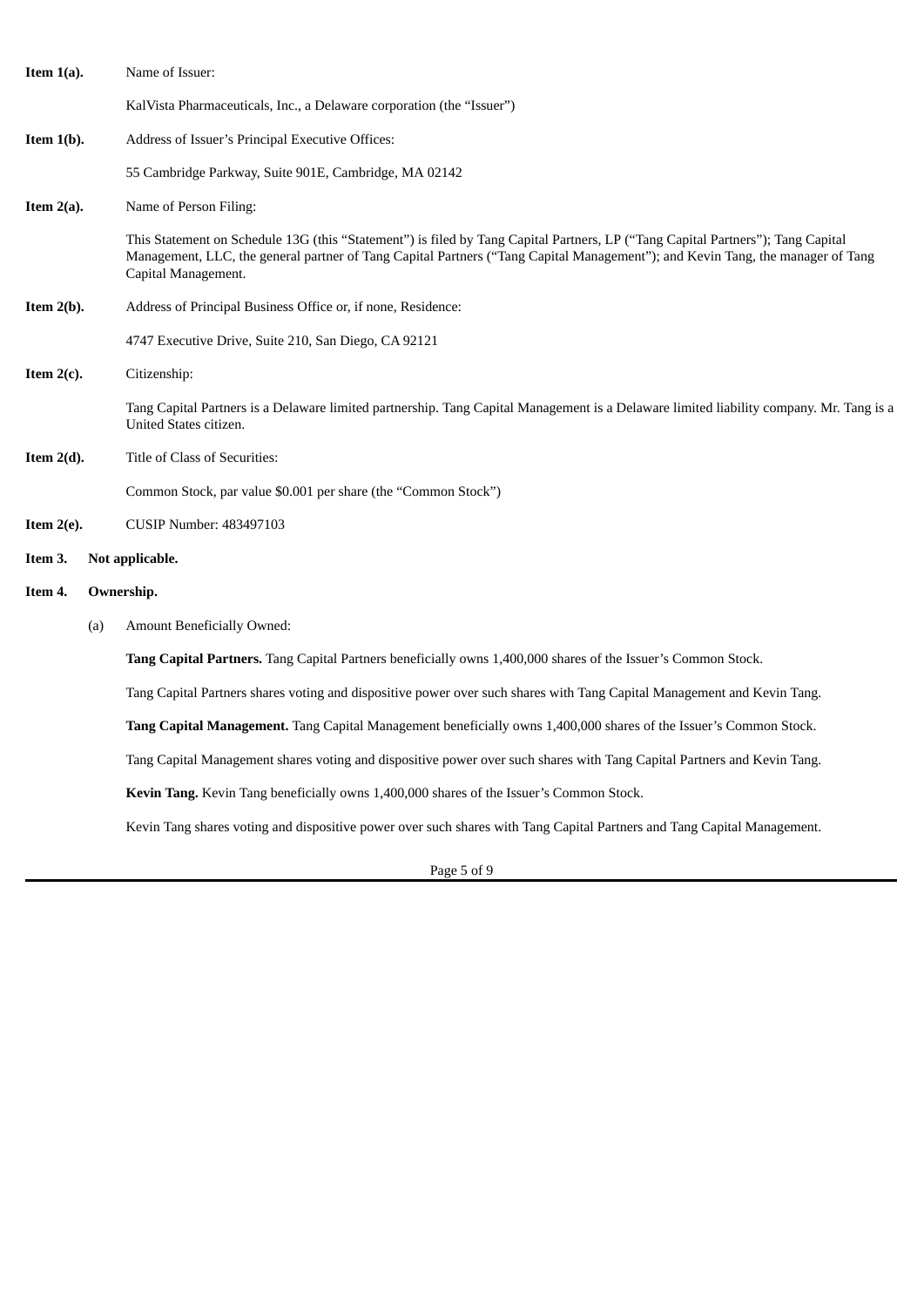The percentages used herein are based on 24,543,256 shares of Common Stock outstanding as of March 8, 2022, as set forth in the Issuer's Quarterly Report on Form 10-Q that was filed with the Securities and Exchange Commission on March 10, 2022.

#### (b) Percent of Class:

|     | <b>Tang Capital Partners</b><br><b>Tang Capital Management</b><br><b>Kevin Tang</b> | 5.7%<br>5.7%<br>5.7%                                                                |                                                          |  |  |  |
|-----|-------------------------------------------------------------------------------------|-------------------------------------------------------------------------------------|----------------------------------------------------------|--|--|--|
| (c) | Number of shares as to which such person has:                                       |                                                                                     |                                                          |  |  |  |
|     | (i)                                                                                 | sole power to vote or to direct the vote:                                           |                                                          |  |  |  |
|     |                                                                                     | <b>Tang Capital Partners</b><br><b>Tang Capital Management</b><br>Kevin Tang        | 0 shares<br>0 shares<br>0 shares                         |  |  |  |
|     | (ii)                                                                                | shared power to vote or to direct the vote:                                         |                                                          |  |  |  |
|     |                                                                                     | <b>Tang Capital Partners</b><br><b>Tang Capital Management</b><br>Kevin Tang        | 1,400,000 shares<br>1,400,000 shares<br>1,400,000 shares |  |  |  |
|     | (iii)                                                                               | sole power to dispose or to direct the disposition of:                              |                                                          |  |  |  |
|     |                                                                                     | <b>Tang Capital Partners</b><br><b>Tang Capital Management</b><br><b>Kevin Tang</b> | 0 shares<br>0 shares<br>0 shares                         |  |  |  |
|     | (iv)                                                                                | shared power to dispose or to direct the disposition of:                            |                                                          |  |  |  |
|     |                                                                                     | <b>Tang Capital Partners</b><br><b>Tang Capital Management</b><br>Kevin Tang        | 1,400,000 shares<br>1,400,000 shares<br>1,400,000 shares |  |  |  |

# **Item 5. Ownership of Five Percent or Less of a Class.**

If this statement is being filed to report the fact that as of the date hereof the reporting person has ceased to be the beneficial owner of more than five percent of the class of securities, check the following:  $\Box$ 

# **Item 6. Ownership of More than Five Percent on Behalf of Another Person.**

Not applicable

# Item 7. Identification and Classification of the Subsidiary Which Acquired the Security Being Reported on by the Parent Holding Company.

Not applicable.

#### **Item 8. Identification and Classification of Members of the Group.**

Not applicable.

#### **Item 9. Notice of Dissolution of Group.**

Not applicable.

Page 6 of 9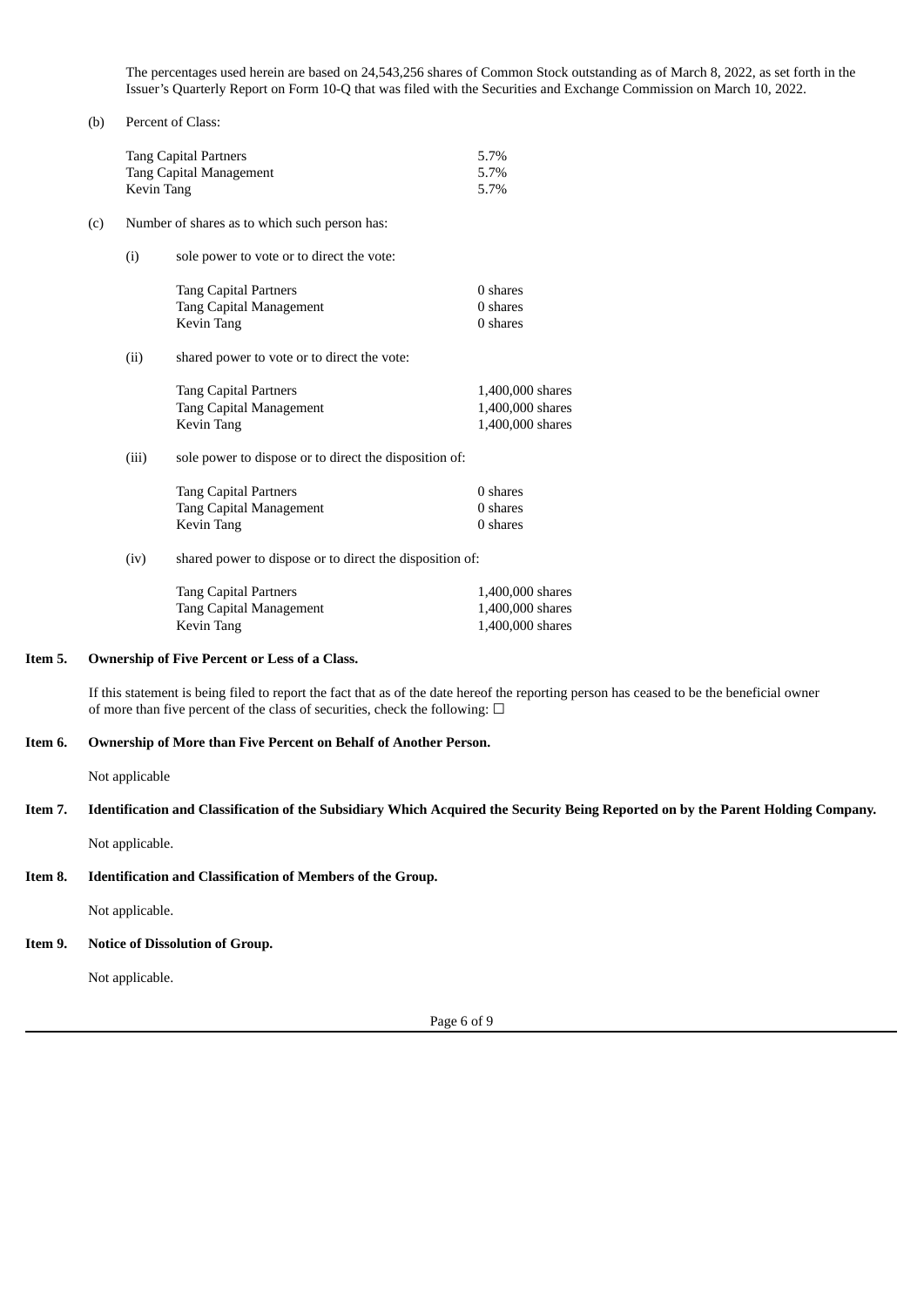# **Item 10. Certification.**

By signing below I certify that, to the best of my knowledge and belief, the securities referred to above were not acquired and are not held for the purpose of or with the effect of changing or influencing the control of the issuer of the securities and were not acquired and are not held in connection with or as a participant in any transaction having that purpose or effect.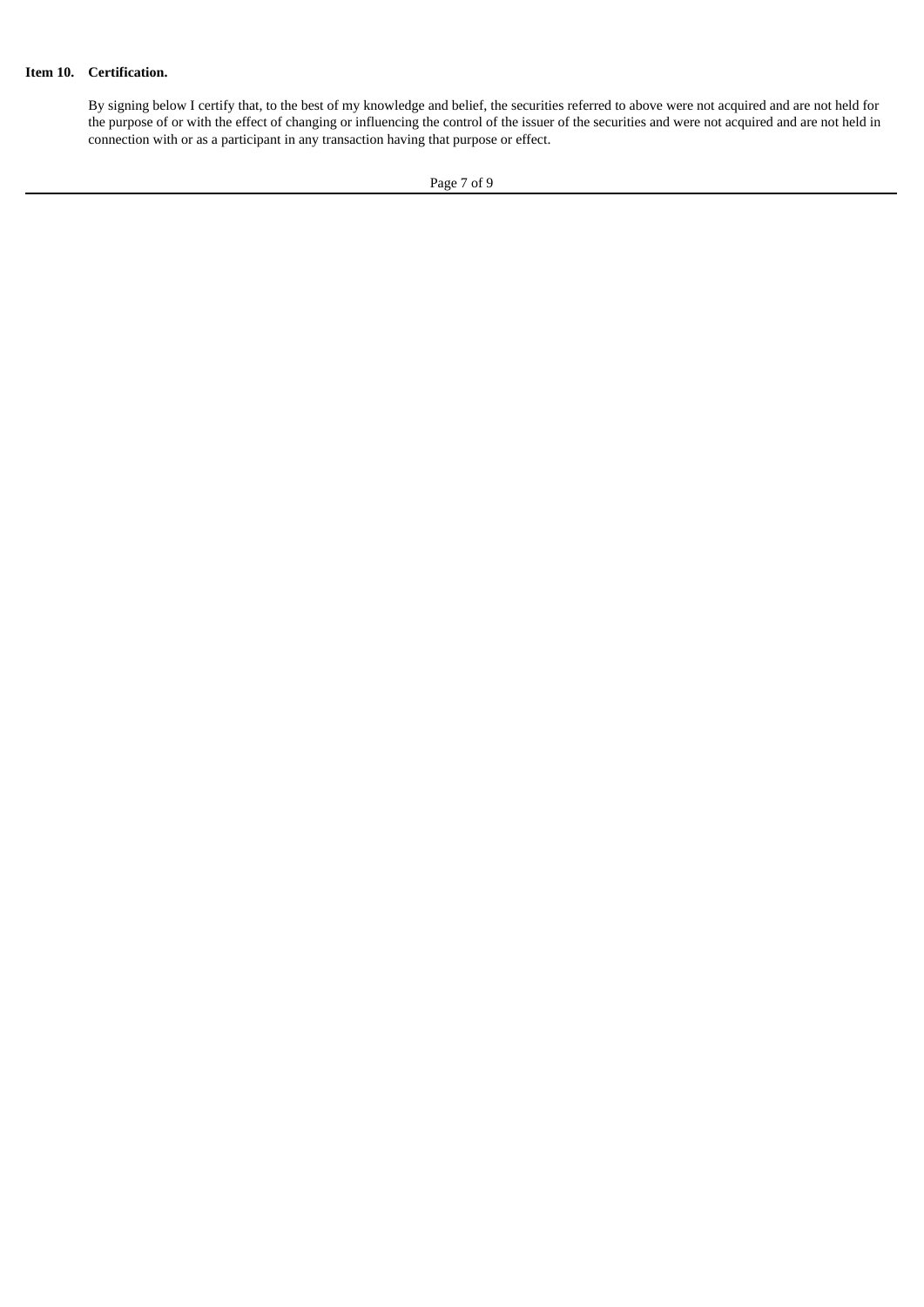# **SIGNATURE**

After reasonable inquiry and to the best of my knowledge and belief, I certify that the information set forth in this statement is true, complete and correct.

Date: May 26, 2022

TANG CAPITAL PARTNERS, LP

By: Tang Capital Management, LLC, its General Partner

By: /s/ Kevin Tang Kevin Tang, Manager

# TANG CAPITAL MANAGEMENT, LLC

By: /s/ Kevin Tang Kevin Tang, Manager

/s/ Kevin Tang

Kevin Tang

Page 8 of 9